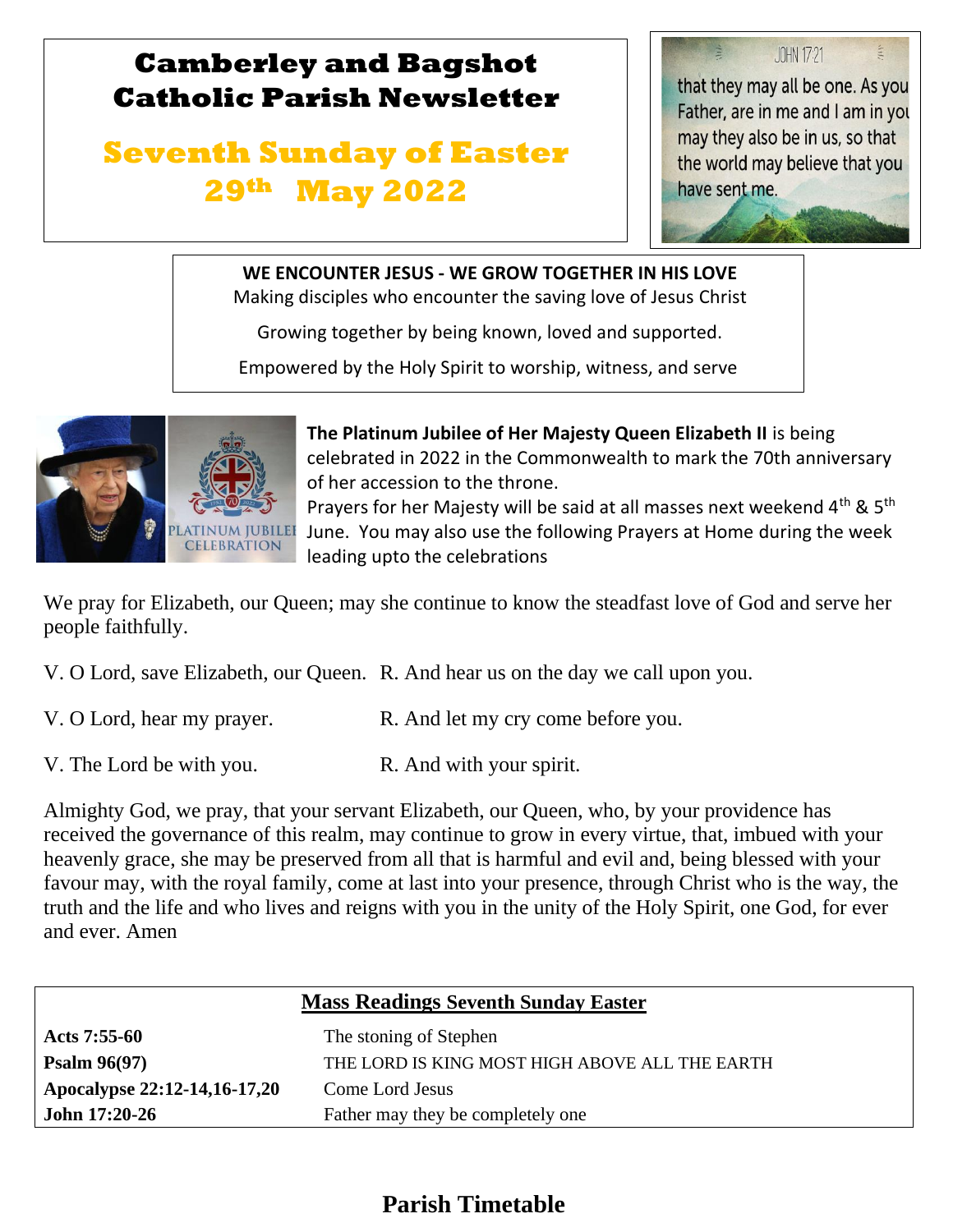| <b>Saturday 28th May</b>         | 9.00am                     | Adoration, Rosary & Confessions                               |                                    | <b>St Tarcisius Church</b>       |
|----------------------------------|----------------------------|---------------------------------------------------------------|------------------------------------|----------------------------------|
| $6th$ week of Easter             | 10.00am                    | <b>Holy Mass</b>                                              | <b>St Tarcisius Church</b>         | Fr Anthony Hale RIP              |
| Holy Spirit Novena 2             |                            |                                                               |                                    |                                  |
|                                  | 5.00pm                     | Confessions                                                   | Ss Peter & John Church             |                                  |
| <b>7th Sunday of Easter</b>      | 5.30pm                     | Vigil Mass                                                    | Ss Peter & John Church             |                                  |
| <b>Sunday 29th May</b>           | 9.15am                     | <b>Sunday Mass</b>                                            | <b>St Tarcisius Church</b>         |                                  |
| 7 <sup>th</sup> Sunday of Easter | 11.15am                    | <b>Sunday Mass</b>                                            | Christ the King Church             |                                  |
| Holy Spirit Novena 3             |                            |                                                               |                                    |                                  |
|                                  |                            | Retiring collection for the "Catholic Communications Network" |                                    |                                  |
| Monday 30 <sup>th</sup> May      | 9.15am                     | <b>Morning Prayer</b>                                         | Christ the King Church             |                                  |
| $7th$ week of Easter             | 9.30am                     | <b>Holy Mass</b>                                              | Christ the King Church             |                                  |
| Holy Spirit Novena 4             | 6.00 <sub>pm</sub>         |                                                               |                                    |                                  |
|                                  |                            | Live streamed Rosary                                          |                                    |                                  |
| Tuesday 31 <sup>st</sup> May     | 9.15am                     |                                                               | Morning Prayer St Tarcisius Church |                                  |
| The Visitation of the            | 9.30am                     | <b>Holy Mass</b>                                              | <b>St Tarcisius Church</b>         | Bronislaw Sapinki RIP            |
| <b>Blessed Virgin Mary</b>       |                            |                                                               |                                    |                                  |
| Holy Spirit Novena 5             |                            |                                                               |                                    |                                  |
| Wed 1 <sup>st</sup> June         | $\overline{10}$ am-12 noon |                                                               | Adoration of the Blessed Sacrament | <b>St Tarcisius Church</b>       |
| Holy Spirit Novena 6             |                            |                                                               |                                    |                                  |
| Thursday 2 <sup>nd</sup> June    | 12noon                     | <b>Holy Mass</b>                                              | Ss Peter & John Church             | <b>Albert Crawley Snr RIP</b>    |
| $7th$ week of Easter             |                            |                                                               |                                    |                                  |
| Holy Spirit Novena 7             |                            |                                                               |                                    |                                  |
| Friday 3rd June                  | 9.15am                     | Morning Prayer                                                | Ss Peter & John Church             |                                  |
| St Charles Lwanga &              | 9.30am                     | <b>Holy Mass</b>                                              | Ss Peter & John Church             |                                  |
| <b>Companions Martyrs</b>        |                            |                                                               |                                    |                                  |
| Holy Spirit Novena 8             |                            |                                                               |                                    |                                  |
| Saturday 4 <sup>th</sup> June    | 9.00am                     | Adoration, Rosary & Confessions                               |                                    | <b>St Tarcisius Church</b>       |
| $7th$ week of Easter             | 10.00am                    | <b>Holy Mass</b>                                              | <b>St Tarcisius Church</b>         | Cecil D'Acona RIP                |
| Holy Spirit Novena 9             |                            |                                                               |                                    |                                  |
| <b>Vigil of Pentecost</b>        | 5.00pm                     | Confessions                                                   | Ss Peter & John Church             |                                  |
|                                  | 5.30pm                     | Vigil Mass                                                    | Ss Peter & John Church             | People of the Parish             |
| Sunday 5 <sup>th</sup> June      | 9.15am                     | <b>Sunday Mass</b>                                            | <b>St Tarcisius Church</b>         | <b>Cassidy Family RIP</b>        |
| <b>Pentecost Sunday</b>          | 11.15am                    | <b>Sunday Mass</b>                                            | Christ the King Church             |                                  |
|                                  |                            |                                                               |                                    | Her Majesty the Queen Intentions |

'**My ChurchSuite'** is a database system by which parishioners are able to manage their own personal details and sign up for events. Please register at<https://cbparish.co.uk/cs-parishdatabase>



There will be **prayer ministry** after the **11.15am Mass** this Sunday 29th May

**Days with the Chemin Neuf Community for the over 70s,** Storrington Priory RH20 4LM, Suggested cost £30 (includes lunch). The Genesis account of Abraham and his lengthy walk with God is our inspiration as we spend 5 days reflecting on our journey so far, and discerning our path for the future.

- Thursday September 22nd 2022 \* Thursday October 6th 2022
- Thursday October 20th 2022 \* Thursday 3rd November 2022
- Thursday 17th November 2022 Each day will run from 10am 4pm For more information go to<https://www.chemin-neuf.org.uk/event/abraham-course/>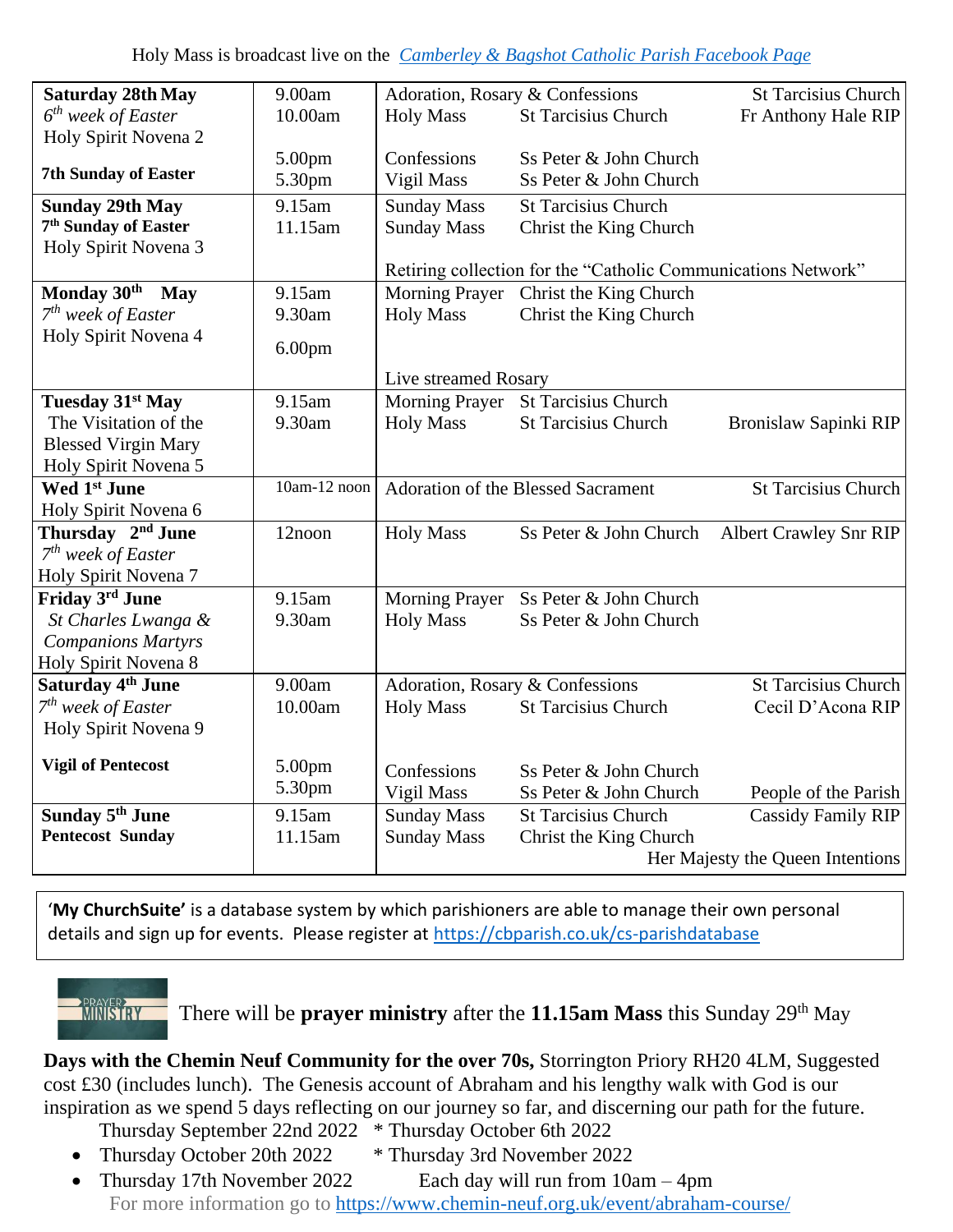

**Youth Alpha on Zoom first Friday of the months at 7.30pm** (young people in school years 7&8) The next meetings are, 3<sup>rd</sup> June and 1<sup>st</sup> July. Contact Fr Paul for the Zoom link **MINISTRY** Trinity Troopers Youth Club – (Children in school years 4-7) Thursday  $2<sup>nd</sup>$  June 7.00pm – 8.30pm Bowling night

Friday 8th July 7.30pm – 8.45pm at St Tarcisius Hall contact Fr Paul [paul.turner@abdiocese.org.uk](mailto:paul.turner@abdiocese.org.uk) 

The **annual Grandparents' Pilgrimage to West Grinstead takes place Wednesday 8 June, 11am-3pm**. This popular occasion offers a day of sharing and prayer with other Grandparents, led by Bishop please bring a packed lunch. The day is free to attend, to sign up please click below [https://abdiocese.churchsuite.com/events/xjgcawdc?ct=t\(EMAIL\\_CAMPAIGN\\_2\\_17\\_2022\\_14\\_56\\_COP](https://abdiocese.churchsuite.com/events/xjgcawdc?ct=t(EMAIL_CAMPAIGN_2_17_2022_14_56_COPY_02)&mc_cid=588fe24b66&mc_eid=1f942c9333) [Y\\_02\)&mc\\_cid=588fe24b66&mc\\_eid=1f942c9333](https://abdiocese.churchsuite.com/events/xjgcawdc?ct=t(EMAIL_CAMPAIGN_2_17_2022_14_56_COPY_02)&mc_cid=588fe24b66&mc_eid=1f942c9333)

#### **Financial Giving to the Parish**

- Monthly Standing Orders can be set up using online banking or by writing to your bank **Bank: HSBC Account name: RCD A&B Camberley and Bagshot Parish Account number: 31077368 Sort code: 40 05 20**
- Cheques, made payable to **'The Camberley and Bagshot Catholic Parish'**, please write "Parish Offering" on the back of the cheque and send to the Parish Office.
- If you are a taxpayer you can contribute to the Parish via the **Gift Aid scheme.** If you would like find out more about the Gift Aid Scheme, or you need numbered envelopes, please phone Roger Woodham on 01276 29037.

#### **Collections**

28th/29th May Catholic Communications Network 18th/19th June Day for Life Collection

#### **Baptisms**

| Kiara Polawska   | Sunday $12th$ June 2.30pm at Christ the King               |
|------------------|------------------------------------------------------------|
| George Cutts     | Sunday 19th June 1.13pm at St Tarcisius Church             |
| Gacriel De Souza | Sunday 17 <sup>th</sup> July 1.30pm at St Tarcisius Church |



The next **Baptism preparation for parents** is on Sunday's 29<sup>th</sup> May & 5<sup>th</sup> June, and **Example 10.45** Saturdays  $11^{th}$  June  $\& 18^{th}$  June 10.45am at St Peter and John Church Hall. Parents who wish to have their child(ren) baptised should contact the parish office to enrol on the course.

**GIFTS SURVEY** We would love to hear the **gifts, skills and talents** you wish to offer and if you have a particular for our church just follow this link **[Parish Gifts Survey · ChurchSuite Forms](https://camberleybagshotcatholicparish.churchsuite.com/forms/dhozqq3w)**



**Brenden Thompson of Catholic Voices** will be giving a talk on "*How to defend the faith without raising your voice*". On Monday 6<sup>th</sup> June 7.30pm at Christ the King Church.

Catholic Voices is a project which began in the UK to improve the Church's representation in the media, above all in news programs and debates. It started in 2010 with the six-month training of 24 lay people and a priest in preparation for

the UK visit of Pope Benedict XVI. [https://www.catholicvoices.org.uk](https://www.catholicvoices.org.uk/)

**Refugee Crisis Coffee Morning with Bishop Richard on Saturday 25 June at 11.30am?** Bishop Richard will be hosting an informal coffee morning to discuss our response to the refugee crisis, at St Gabriel's Hall, Billingshurst, RH14 9QH. Everyone is very welcome to attend and contribute, to reserve your free place [please](https://eur02.safelinks.protection.outlook.com/?url=https%3A%2F%2Fabdiocese.us9.list-manage.com%2Ftrack%2Fclick%3Fu%3D6ad3715cf61665df736c264a6%26id%3D1fc5c700d0%26e%3D1f942c9333&data=05%7C01%7Cpaul.turner%40abdiocese.org.uk%7C1373acbc2f61448a184e08da3434e977%7C2bf5dbc217ef4efca1c9ab2dc4edefd0%7C0%7C0%7C637879699103419213%7CUnknown%7CTWFpbGZsb3d8eyJWIjoiMC4wLjAwMDAiLCJQIjoiV2luMzIiLCJBTiI6Ik1haWwiLCJXVCI6Mn0%3D%7C3000%7C%7C%7C&sdata=f396MJNMJkyikoY3LHLNQ7DKZgZk9HHi3ESlHy2S0PI%3D&reserved=0) sign up here.